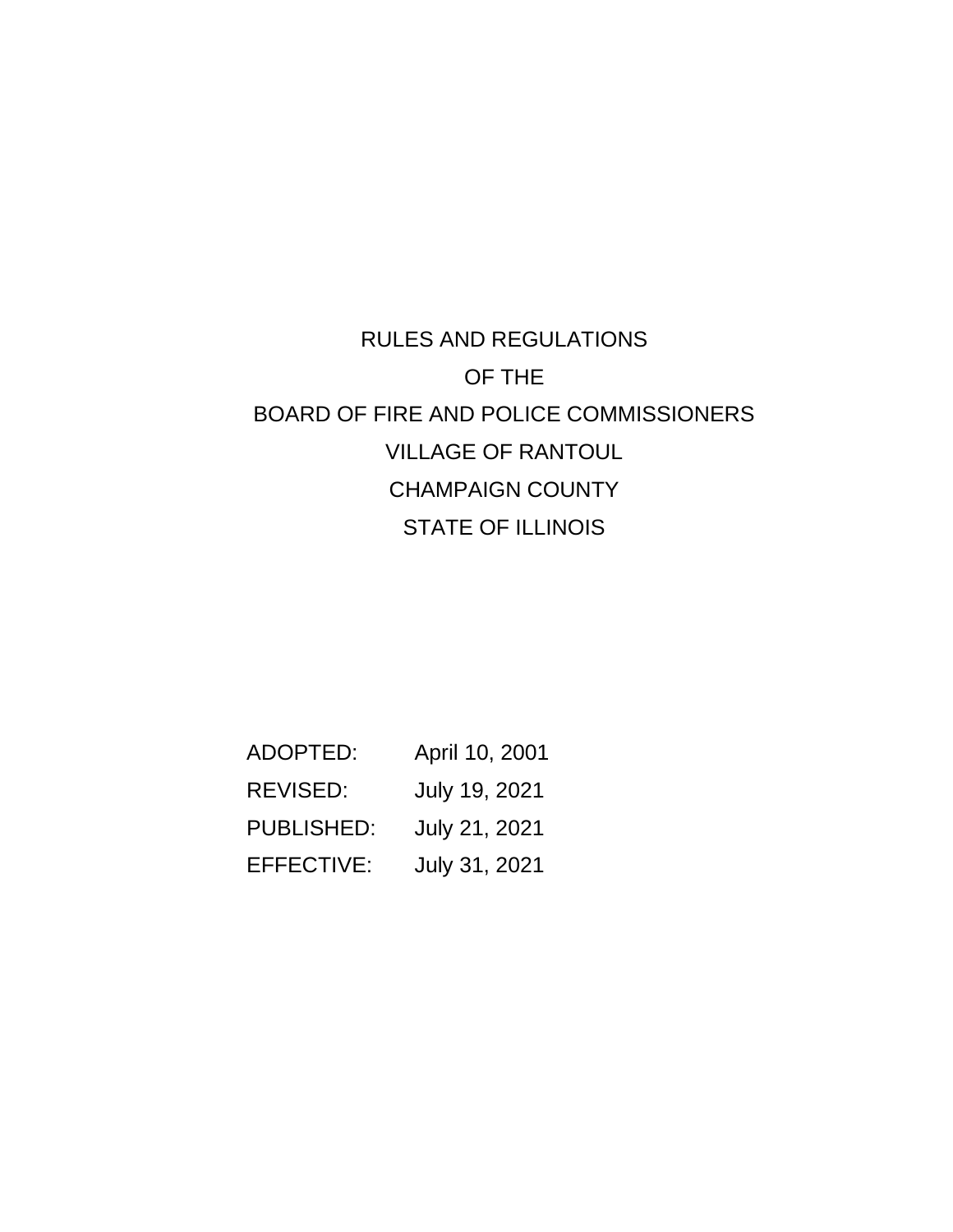# **TABLE OF CONTENTS**

# **Page**

|                                                 | 3  |
|-------------------------------------------------|----|
|                                                 | 5  |
|                                                 | 8  |
| ARTICLE V SUSPENSIONS, DICHARGES AND HEARINGS 9 |    |
|                                                 | 13 |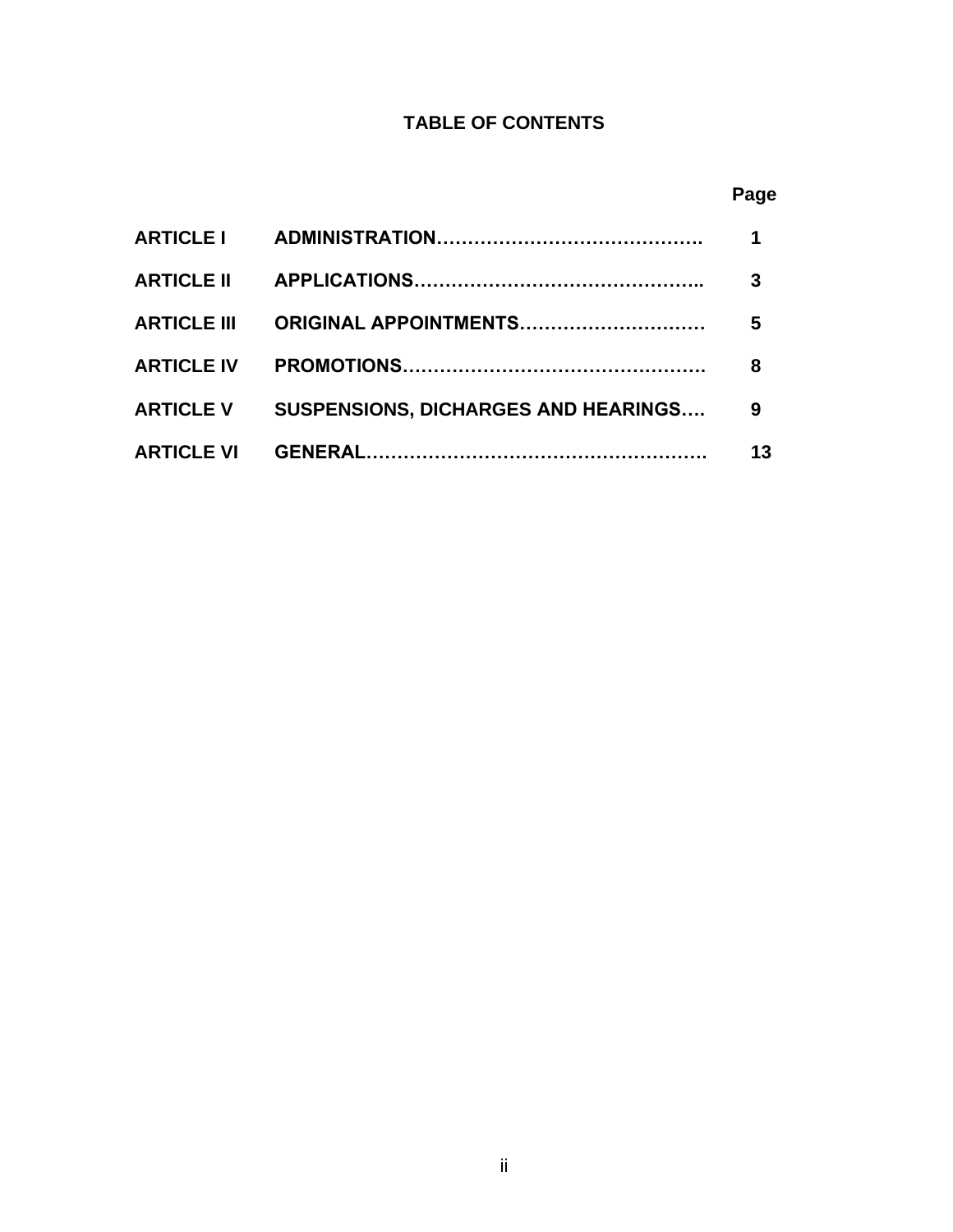#### **RULES AND REGULATIONS OF THE BOARD OF FIRE AND POLICE COMMISSIONERS OF THE VILLAGE OF RANTOUL CHAMPAIGN COUNTY STATE OF ILLINOIS**

#### **ARTICLE I – ADMINISTRATION**

#### **SECTION 1.1 – SOURCE OF AUTHORITY.**

The Board of Fire and Police Commissioners of the Village of Rantoul, Champaign County Illinois derives its power and authority from Division 2.1. Board of Fire and Police Commissioners, of Article 10 of the Illinois Municipal Code (65 ILCS 5/10-2.1-1 et seq.), including as the same is supplemented and amended by the authority of the Village of Rantoul as a home rule unit under Section 6 of Article VII of the Constitution of the State of Illinois.

#### **SECTION 1.2 – DEFINITIONS.**

For the purpose of these Rules, the following capitalized words, terms or phrases shall have the meanings respectively ascribed to them in this Section below. Any such words, terms or phrases used in the present tense shall include the future, any such words of the singular number shall include correlative words of the plural number and vice versa, and any reference to any gender shall include bother genders and the neuter, as the case may be.

**Act** means Division 2.1. Board of Fire and Police Commissioners, of Article 10 of the Illinois Municipal Code (65 ILCS 5/10-2.1-1 et seq.), as supplemented and amended, including by any Supplementing or Amending Authority.

**Board** means the Board of Fire and Police Commissioners of the Village.

**Corporate Authorities** means the President and Board of Trustees of the Village.

**Officer** means any person holding a permanent full-time position as a police officer in the Police Department of the Village other than the positions of Chief of Police and Deputy Chief of Police.

**Rules** mans these rules as made by the Board to carry out the purposes of the Act, including as the same may be changed by the Board from time to time in accordance with the Act.

**Supplementing or Amending Authority** means, in connection with the subject matter of the Act or these Rules, any ordinance or ordinances adopted by the Corporate Authorities of the Village pursuant to its power and authority as a home rule unit under Section 6 of Article VII of the Constitution of the State of Illinois,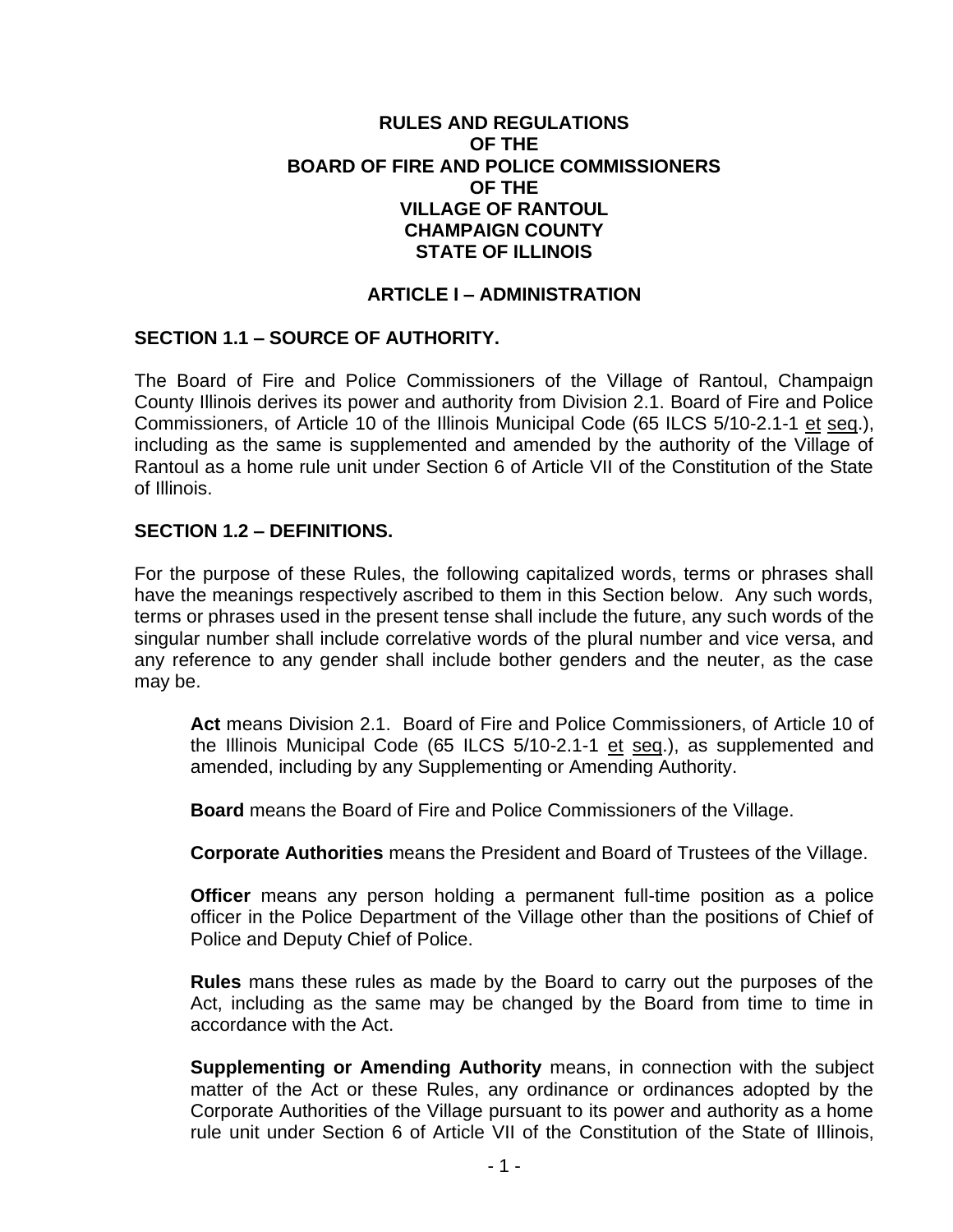including, with respect to any application of the Act or these Rules to any Officer in a collective bargaining unit, the applicable provisions of the collective bargaining agreement then in effect as duly approved by the Corporate Authorities of the Village by ordinance or resolution.

**Village** means the Village of Rantoul, Champaign County, Illinois.

## **SECTION 1.3 – OFFICERS OF BOARD AND THEIR DUTIES.**

The Board shall annually, on the first regular meeting in January of each year, elect a Chairman, who shall hold such office until the end of the calendar year and until his or her successor is duly elected and qualified. The Chairman shall be the presiding officer at all meetings of the Board. The Human Resources Director of the Village shall serve as the Secretary of the Board ex officio and shall keep the minutes of all meetings of the Board in a permanent record book, shall be the custodian of all forms papers, books, records and completed examinations of the Board and shall act as the agent of the Board in accordance with such lawful direction as may be given from time to time by the Board.

## **SECTION 1.4 – MEETINGS.**

1.4.1 Regular Meetings. Regular meetings of the Board shall be held quarterly on the 3rd Wednesday of January, April, July and October of each year.

1.4.2 Special Meetings. Special meetings of the Board shall be called by the filing of a notice in writing with the Secretary of the Board and signed either by the chairman of the Board or any two members of the Board. Such notice shall contain a brief statement of the business to be submitted for the consideration of the Board at any such special meeting and shall set forth the date, time and place of such special meeting. No other business shall be considered by the Board at any such special meeting.

1.4.3 Notice of Meetings. Notice of any regularly scheduled or special meeting of the Board shall be given and any such meeting shall be held in accordance with the Open Meetings Act (5 ILCS 120/1 et seq.), as supplemented and amended.

## **SECTION 1.5 – QUORUM.**

A majority of the members of the Board shall constitute a quorum for the conduct of all business at any regular or special meeting of the Board.

## **SECTION 1.6 – ORDER OF BUSINESS.**

The order of business at any regular meeting of the Board shall be:

- a) Approval of the Minutes
- b) Communications
- c) Unfinished Business
- d) New Business
- e) Adjournment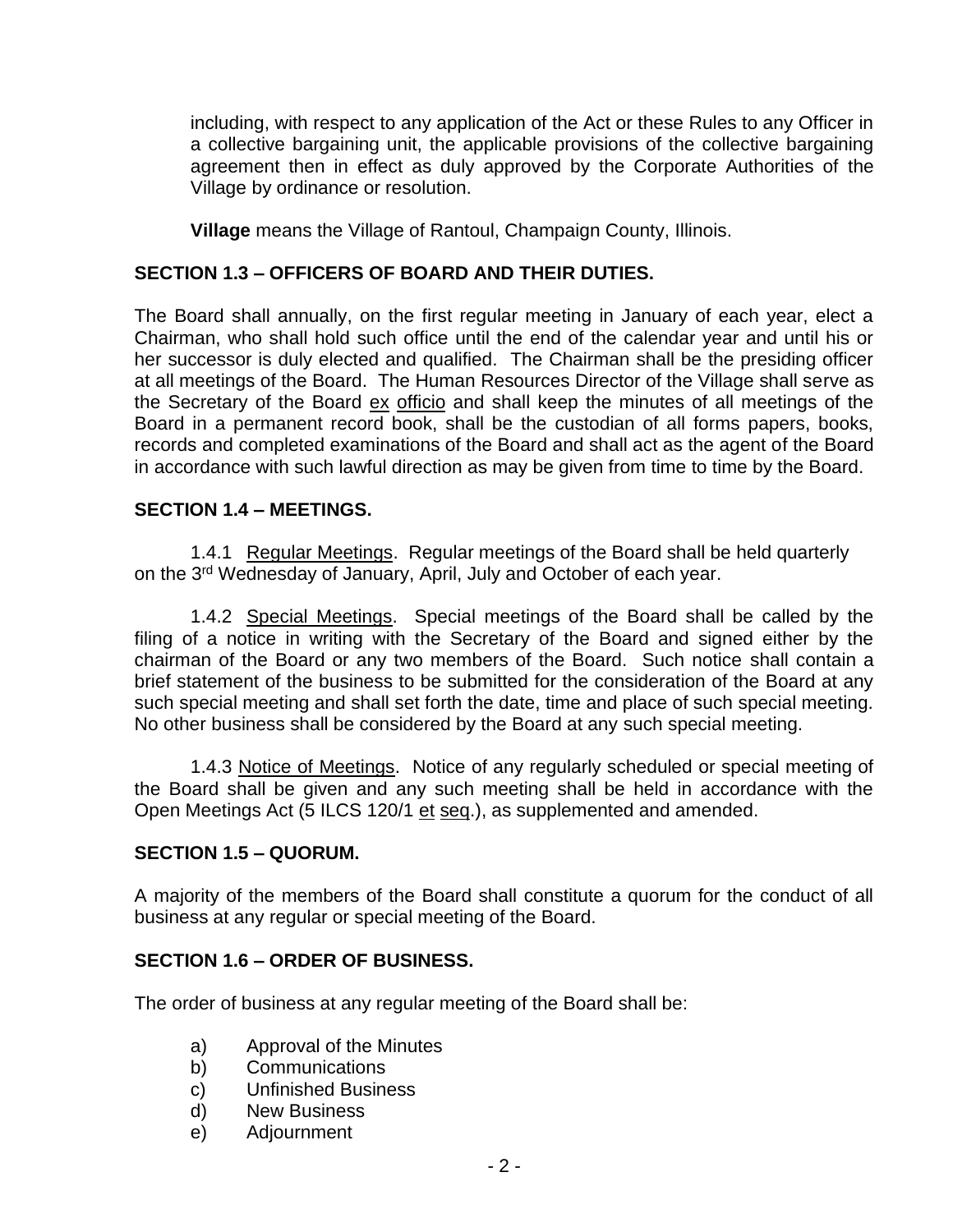## **SECTION 1.7 – PROCEDURE.**

The parliamentary procedure prescribed in Robert's Rules of Order shall be followed as far as practicable at all regular or special meetings of the Board.

## **SECTION 1.8 – AMENDMENTS.**

The Board from time to time may make changes to these Rules at any regular or special meeting of the Board. These Rules and/or changes therein shall be printed as soon as reasonably practical for distribution. The Board shall give notice of the place or places where any such Rules or any changes therein may be obtained and shall specify the date, not less than 10 days subsequent to the date of publication, when any such rules or any changes therein shall go into effect. Such notice shall be published in a newspaper published within the Village.

## **SECTION 1.9 – ANNUAL REPORT AND BUDGET REQUEST.**

The Board shall submit an annual report of its activities and a copy of these Rules as then in force and effect, including the practical effect thereof, to the Village President, and shall also submit an annual budget request for the ensuing fiscal year to the Corporate Authorities prior to the end of each fiscal year of the Village.

## **ARTICLE II – APPLICATIONS**

#### **SECTION 2.1 – CITIZENSHIP/RESIDENCE.**

Any applicant for examination shall be a citizen of the United States or an alien admitted for permanent residence (or lawfully admitted for temporary residence) who produces evidence of intention to become a citizen of the United States.

#### **SECTION 2.2 – APPLICATIONS.**

2.2.1 Application Forms. Any application for any Officer position shall be filed upon such forms as may be prescribed from time to time by the Board. Any applicant for any such Officer position shall comply with the requirements of such form in every respect. Any such applicant shall file such application with the Board prior to taking any examination.

2.2.2 Qualifications. Each applicant for any such Officer position must be of good moral character, of temperate habits, of sound health and be physically able to perform the duties of such position. The burden of establishing any such qualifications shall rest upon each such applicant.

2.2.3 Records. Each such applicant shall furnish with his or her application a copy of the following, if applicable: a) Military Service Record, b) Discharge Papers, c) Social Security Card, d) Birth Certificate, e) High School Diploma or G.E.D. Certificate, f) College or University Degree and, if requested, g) a certified transcript of course work from an accredited College or University.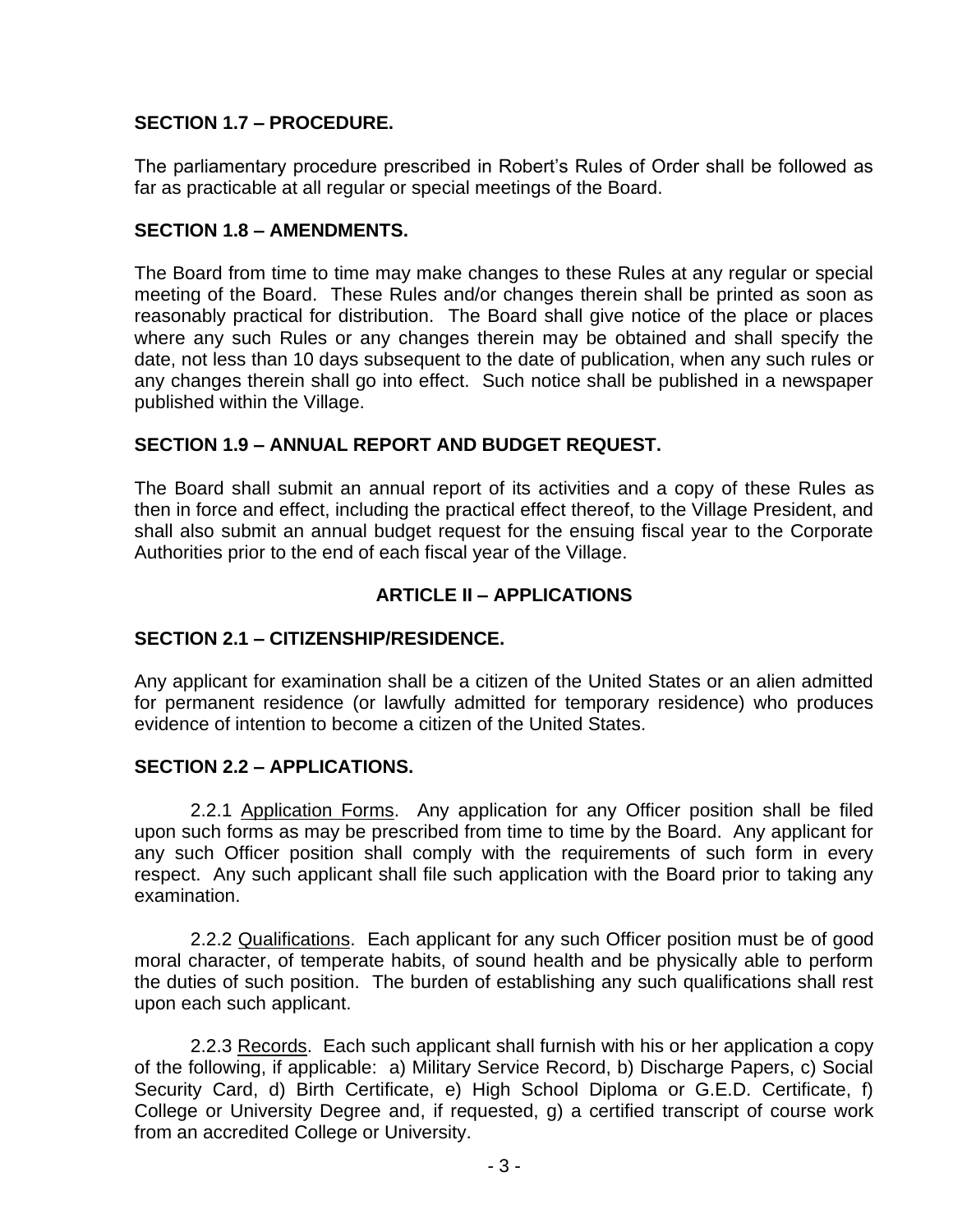2.2.4 False Statements. Any false statement knowingly made by any person in any application, any connivance in any false statement made in any certificate which may accompany any such application, or any complicity in any fraud relating to any such application shall be regarded as good cause for exclusion from examination.

## **SECTION 2.3 – DISQUALIFICATION.**

The Board may refuse to examine any applicant or, after examination, refuse to certify any such applicant as eligible for appointment if any such applicant:

- a) is found lacking in any of the established preliminary requirements for an Officer;
- b) is physically unable to perform the duties of an Officer position, with or without reasonable accommodation;
- c) is addicted to the use of any drug or intoxicating beverage or is found to have illegally taken or used any drug and/or narcotic;
- d) has been convicted of a felony or of any misdemeanor involving moral turpitude, as specified in Section 10-2.1-6 of the Act;
- e) has been dismissed for cause from any public sector position;
- f) has attempted to practice any deception or fraud in his or her application;
- g) is found to be disqualified in personal qualifications;
- h) has unsatisfactory character or employment references;
- i) does not possess a high school education or its equivalent; or
- j) is or has been classified by his or her local selective service draft board as a conscientious objector.

Any applicant for appointment, or eligible applicant, who is deemed to be disqualified hereunder shall be notified of such disqualification by the Board.

## **SECTION 2.4 – DEFECTIVE APPLICATIONS.**

Any defective application shall be returned to the applicable applicant for correction, provided such applicant is not otherwise disqualified for appointment.

## **SECTION 2.5 – AGE REQUIREMENTS.**

Applicants must not be less than 21 years of age (without regard to any age limitation) at the time of application.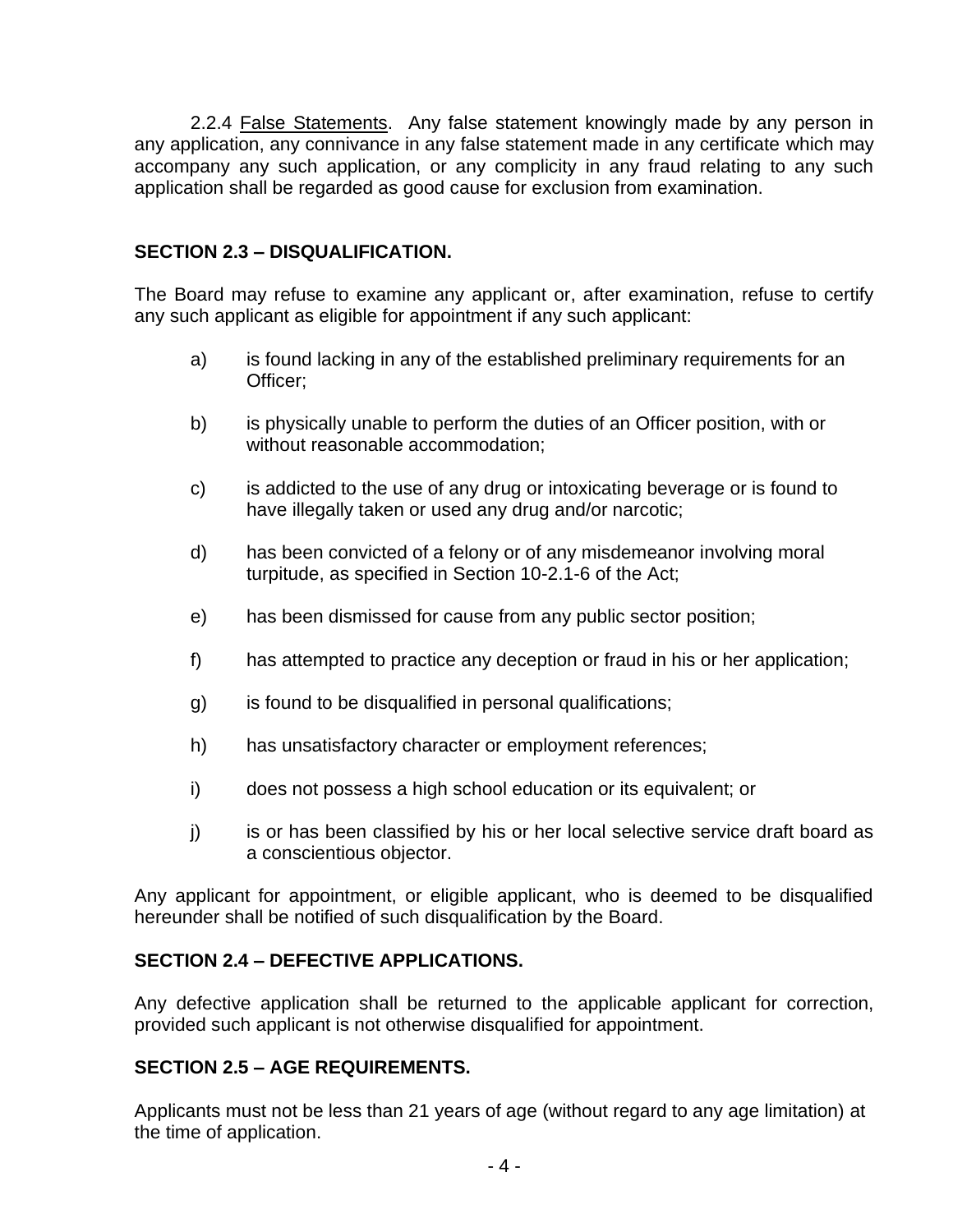## **SECTON 2.6 – NOTICE OF ACCEPTANCE.**

The Secretary will notify any applicant whose application has been accepted by the Board to be present for orientation and subsequent examination and to provide at such time an executed physicians statement that certifies that he or she is physically capable of participating in a strenuous physical aptitude test.

## **SECTION 2.7 – RELEASE OF LIABILITY.**

Any applicant shall execute and deliver to the Board a release of all liability in connection with taking any such strenuous physical aptitude test. Any such release shall be on such form as may be prescribed by the Board.

## **CHAPTER III – ORIGINAL APPOINTMENTS**

#### **SECTION 3.1 – NOTICE OF EXAMINATIONS.**

Any examination for original appointment shall be held on a continuing basis and information regarding testing will be advertised on the Police Department's website, as well as in such other publications as may be selected by the Board. Any such examination may be postponed by order of the Board, which such order shall state the reason or reasons for any such postponement and shall designate a new date and time for any such examination. Any applicant shall be notified of any such postponement of any examination and of the new date or dates and times designated for any such examination.

#### **SECTION 3.2 – EXAMINATIONS.**

A call for any such examination by the Board shall be entered in the minutes of the Board and shall include a statement of:

- a) the time and place where any such examination will be held;
- b) the location where any application may be obtained and the date by which any such application must be returned; and
- c) the position to be filled from the resulting eligibility list.

## **SECTION 3.3 – TYPE OF EXAMINATIONS.**

Any applicant shall be required to participate in any written and oral examinations as determined by the Board and as more particularly set forth in Section 3.4 of this Article below. No examination shall contain questions regarding the political or religious opinions or affiliations of any applicant.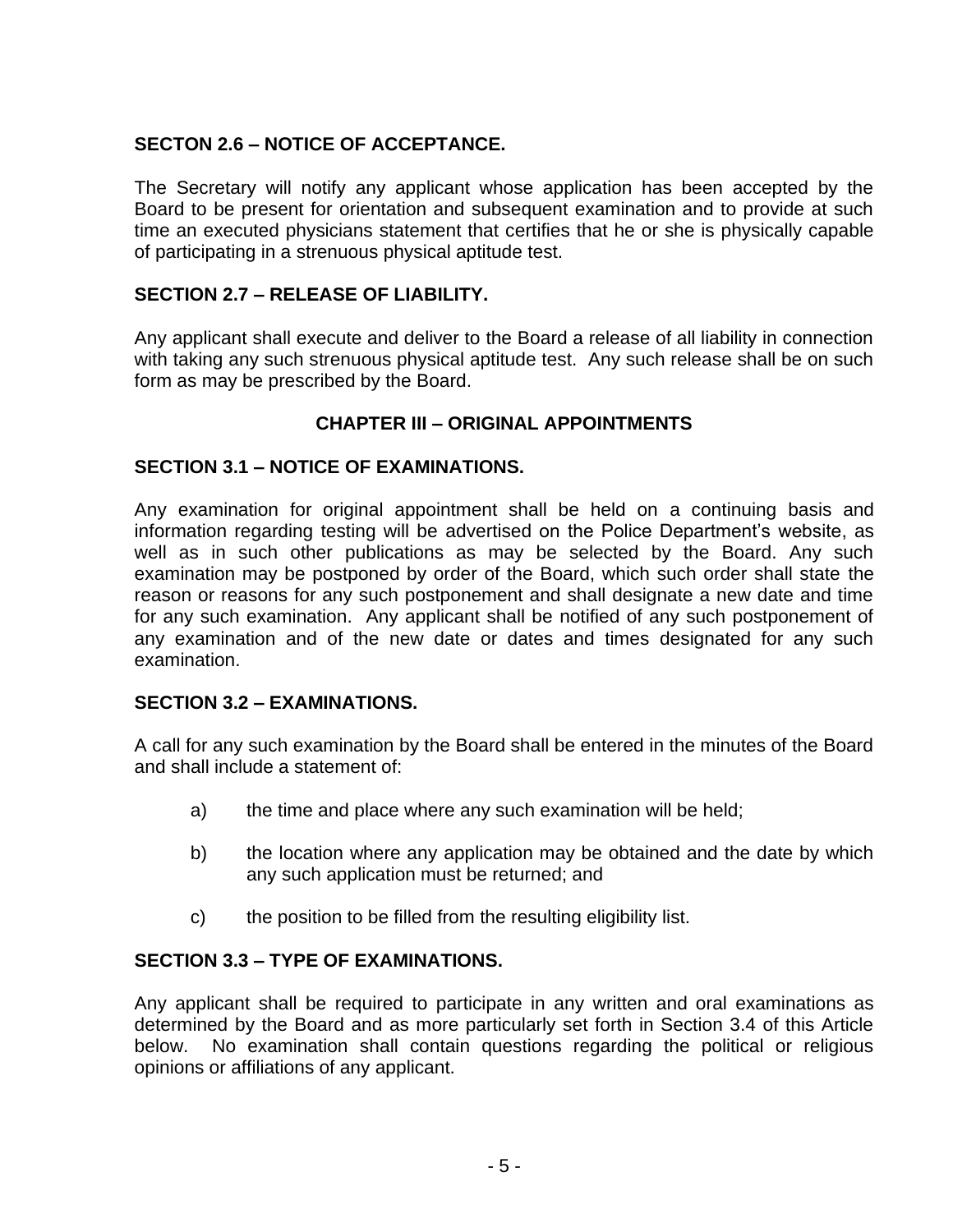## **SECTION 3.4 – EXAMINATIONS – MINIMUM SCORE.**

The following examinations may be conducted by the Board. The sequence of any particular examination or test may vary at the discretion of the Board. Failure to pass or to achieve the minimum passing score in any such examination shall disqualify any such applicant from any further participation.

| <b>Examinations</b>                 | % of Total Grade         | <b>Minimum Passing</b> |
|-------------------------------------|--------------------------|------------------------|
| <b>Written Examination</b>          | 40%                      |                        |
| <b>Oral Examination (Interview)</b> | 60%                      | No Minimum Score       |
| Background Investigation            | $\overline{\phantom{0}}$ | Pass or Fail           |
| <b>Psychological Examination</b>    | $\overline{\phantom{0}}$ | Pass or Fail           |
| <b>Medical Examination</b>          | $\overline{\phantom{0}}$ | Pass or Fail           |

Note: For any applicant whose name appears on the "Initial Eligibility Register" (as described in Section 3.8 of this Article below) and who is entitled to military or educational preference points under Sections 10-2.1-8 and 10-2.1-9 of the Act upon the request of any such applicant, the Board shall add five (5) points to the final grade average which he or she receives or will receive as a result of any such examination. Any such preference points shall not be cumulative.

## **SECTION 3.5 – MAXIMUM ATTEMPTS – EXAMINATION.**

Any applicant shall only be permitted one attempt to complete and/or pass the examination in a one-year period.

Any applicant who fails to show-up or fails to provide advanced notice of his/her unavailability to complete the examination, at the assigned time, shall be disqualified. Any applicant disqualified may reapply after one year.

#### **SECTION 3.6 – ORIGINAL APPOINTMENT – PHYSICAL APTITUDE TEST.**

Upon hiring, any probationary officer required to attend the Police Training Institute, will be required to pass certain objectives set forth by the Illinois Law Enforcement Training and Standards Board, including a physical aptitude test. Failure to pass the required physical aptitude test may result in termination of employment.

#### **SECTION 3.7 – ORIGINAL APPOINTMENT – WRITTEN EXAMINATIONS.**

Any written examination shall be and remain the property of the Board. The grading by the Board of any such written examination shall be final and conclusive and shall not be subject to review. Any applicant who fails to achieve a passing grade in connection with any such written examination shall be notified of such fact by the Board and shall be eliminated from any further consideration. The minimum passing score will be announced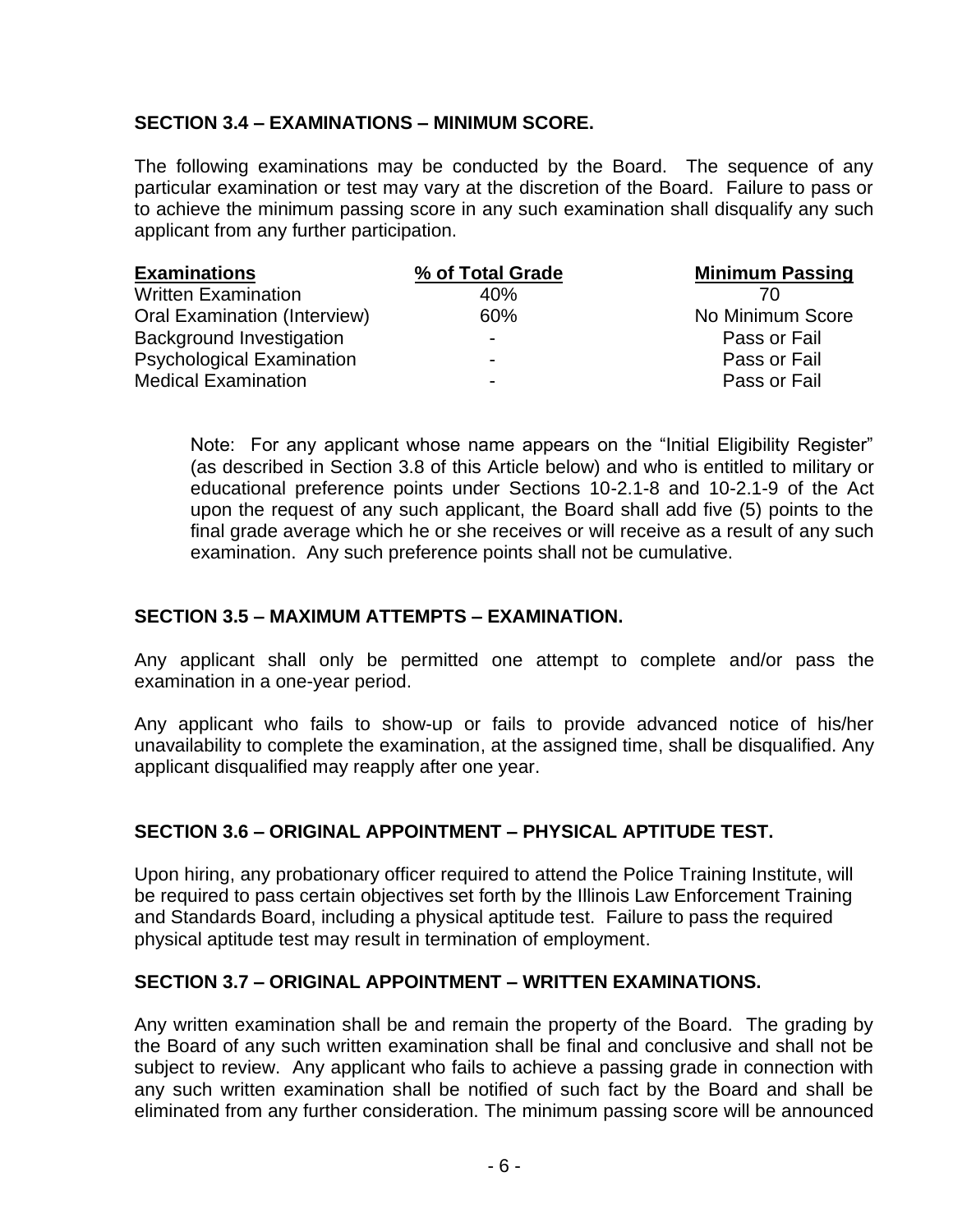by the Board prior to conducting the examination and may vary based upon the examination or the testing agency used by the Board.

#### **SECTION 3.8 – ORGINAL APPOINTMENT – ORAL EXAMINATION.**

All members of the Board shall participate in any oral examination except where one member of the Board is absent due to illness or when matters of an emergency nature preclude any such member's attendance. In no event shall less than a majority of members of the Board conduct any oral examination. Only questions that will enable the members of the Board to properly evaluate and grade any applicant or any matter, including, but not limited to, speech, alertness, ability to communicate, judgment, emotional stability, self-confidence, social skill and general fitness for an officer position shall be asked of any applicant. On completion of each oral examination, the members of the Board will evaluate each applicant. Any applicant who fails to successfully complete such oral examination will be notified of such fact by the Board and eliminated from all further consideration.

#### **SECTION 3.9 – INITIAL ELIGIBILITY REGISTER.**

3.8.1 Board to Prepare. The board shall cause an "Initial Eligibility Register" to be prepared of all applicants who have successfully completed the physical aptitude test, written examination and oral examination. Any such applicant shall be placed on such Initial Eligibility Register in the order of his or her relative excellence as determined by his or her examination scores. Any such Initial Eligibility Register shall be subject to change with the addition of any claimed preference points as prescribed in Sections 10-2.1-8 and 10-2.1-9 of the Act.

3.8.2 Posting and Notice. A copy of such Initial Eligibility Register shall be dated, posted and sent to each applicant appearing thereon by first-class mail, postage prepaid. Any applicant who is eligible for preference points as prescribed in Sections 10-2.1-8 and 10-2.1-9 of the Act shall make a claim in writing for such points, together with proof to support any such claim, within ten calendar (10) days after the date that any such Initial Eligibility List was posted and sent or any such claim shall be deemed waived.

#### **SECTION 3.10 – FINAL ELIGIBILITY REGISTER.**

3.10.1 Entry onto Final Eligibility Register. Entry onto registers shall be on a continuing basis, as candidates continue to qualify by the Board's examination process. The Board may conduct testing at such intervals as appropriate to ensure that the register reflects the pool of currently interested and qualified applicants and that an adequate pool of candidates will be available for appointment from the register.

3.10.2 Board to Prepare; Ties. The Board shall cause a "Final Eligibility Register" to be prepared which shall include all claimed preference points as prescribed in Sections 10-2.1-8 and 10-2.1-9 of the Act. In the event of a tie score, the placement of any tied applicants' names on the Final Eligibility Register shall be determined by lot, in the presence of a quorum of the members of the Board, in whatever manner such members of the Board deem appropriate.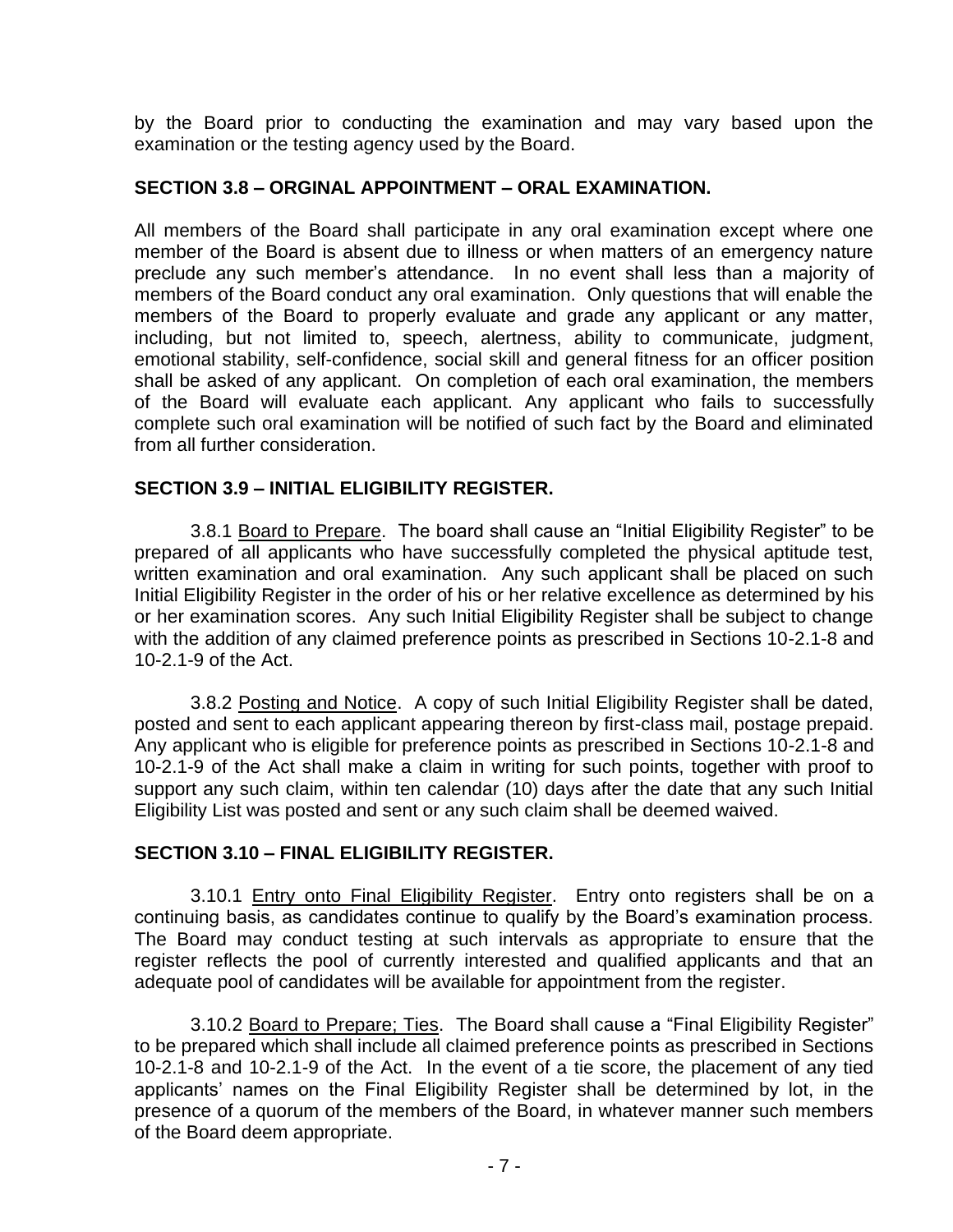3.10.3 Posting and Notice. A copy of such Final Eligibility Register shall be dated, posted and sent to each applicant appearing thereon.

3.10.4 Appointments. Any applicant shall be appointed from the Final Eligibility Register by the Chief of Police in accordance with the provisions of any applicable Supplementing or Amending Authority. Notwithstanding anything to the contrary contained within these Rules, the Chief of Police may, in his or her discretion, choose to appoint, ahead of any other applicant listed on any Final Eligibility Register, any applicant who has previous post-probationary experience as a police officer in accordance with any Supplementing or Amending Authority.

3.10.5 Other Examinations and Tests. Any such appointment from any such Final Eligibility Register shall be subject to satisfactorily passing the background investigation, psychological examination, and a thorough medical examination (which may include a test for vision, hearing, the presence of communicable diseases, or the use of drugs and/or narcotics).

3.10.6 Duration of Names on Final Eligibility Register. The Board may strike off names of candidates from a register without cause after they have remained thereon more than one (1) year.

3.10.7 Removal for Cause. The Board may remove a name from the list for cause, at any time. Upon involuntary removal of the name, the Board will mail written notification to the candidate. Any of the following shall be sufficient cause for removal of a candidate from an eligible register, though removal may be made for cause other than those enumerated:

- a) Fraud in employment application.
- b) Failure of physical or medical examination or drug screen.
- c) Unfavorable background checks.
- d) Voluntary removal or removal for lack of availability.

The Chairman may act on behalf of the Board to remove a name for any of the reasons enumerated above. The Chairman may remove a name from the register upon the candidate's request, or when the candidate fails to respond within fourteen days from the date of mailing of a written request for the candidate to reaffirm availability, or when such a letter is returned as undeliverable to the address last provided by the candidate. For purposes of this paragraph, a candidate's failure to respond to such a mailed letter shall be considered a voluntary withdrawal from the register even if the letter was undeliverable.

#### **SECTION 3.11 – PROFESSIONAL EXAMINATIONS AND TESTS.**

3.11.1 Psychological Examinations. Any applicant for original appointment shall be required to submit to a psychological examination by such psychologist or psychiatrist as the Board may designate. Such psychological examination shall be without expense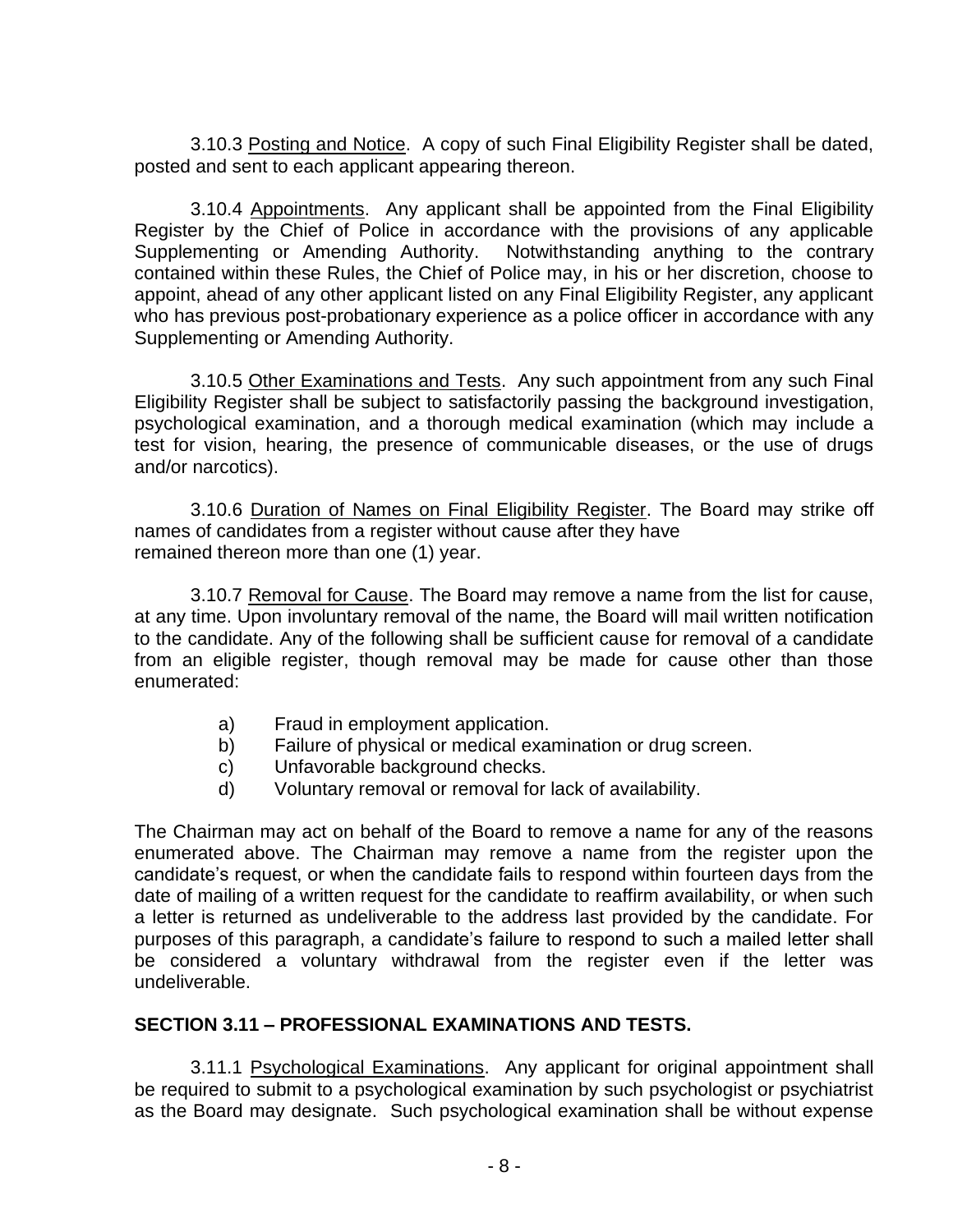to the applicant. Failure of any applicant to take or successfully complete any such psychological examination shall eliminate any such applicant from further consideration.

3.11.2 Medical Examination. Any applicant for original appointment shall be required to submit to a medical examination by a licensed physician as the Board may designate. Any such medical examinations shall be without expense to the applicant.

#### **SECTION 3.12 – DECLINED APPOINTMENT.**

Any applicant whose name appears on the final Eligibility Register may decline any appointment. If any such appointment is declined, the Board, at its option, may strike the name of any such applicant from the Final Eligibility Register or, for good cause shown, may maintain the name of any such applicant upon the Final Eligibility Register without otherwise changing such applicant's original position on the Final Eligibility Register.

#### **ARTICLE IV – PROMOTIONS**

#### **SECTION 4.1 – GENERAL.**

Any promotion to the position of Sergeant in the Police Department shall on the basis of ascertained merit and seniority in service and examination. All examinations for promotion to the position of Sergeant in the Police Department of the Village shall be competitive among such Officers of the Police Department of the Village who meet the respective qualifications for any such positions as set forth in the Supplementing or Amending Authority and who desire to submit themselves to examination. All promotions shall be made from the three (3) individuals having the highest rating on the "Promotional Eligibility Register". The method of examination and the rules governing examinations for promotion are specified below. The Board shall strike the name of any Officer who is a candidate for promotion after remaining on the "Promotional Eligibility Register" for more than three (3) years, provided there is no vacancy which can be filled from such "Promotional Eligibility Register" as of such date. For the purpose of determining that a vacancy exists in any position of Sergeant, the Board shall have received notice from the Corporate Authorities to fill an existing vacancy prior to the date the names are to be stricken from the "Promotional Eligibility Register".

4.1.1 Final Promotional Examination. The final promotional examination shall be scored on a scale of 100 points, with points assigned to each of the components of such examination process set forth below as follows:

| <b>Examinations</b>                   | <b>Points</b> |
|---------------------------------------|---------------|
| <b>Written Examination:</b>           | 20            |
| <b>Oral Examination:</b>              | 30            |
| <b>Command/Supervisor Evaluation:</b> | 40            |
| Seniority:                            | $10*$         |

\* 1 point per year for each full year of service as an Officer on the Police Department of the Village, up to a maximum of ten (10) points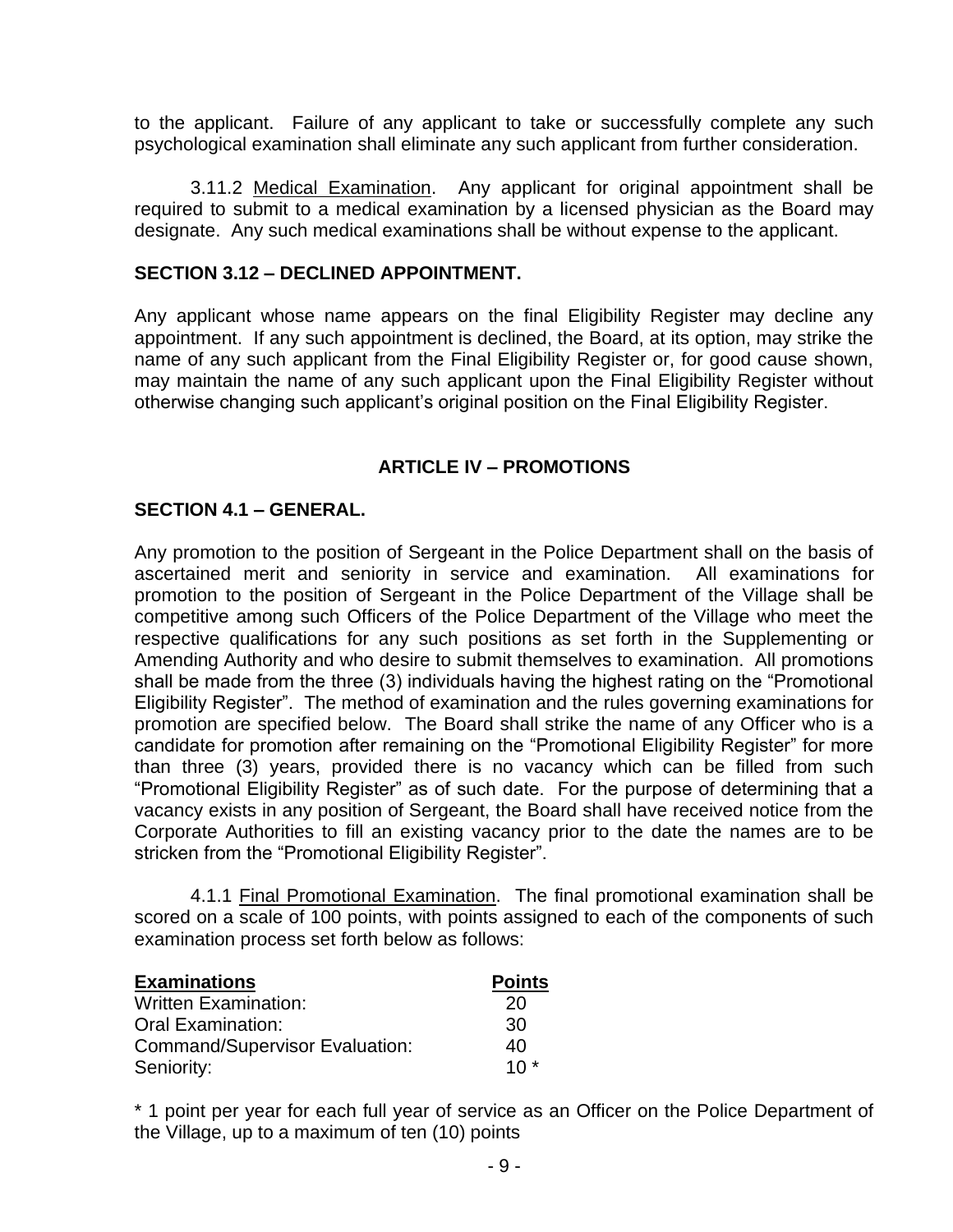4.1.2 Credit for Military or Naval Service. Any Officer who is a candidate for promotion and who is otherwise qualified and has timely requested credit for prior military or naval service shall be granted veterans preference points as prescribed in Sections 10-2.1-11 and 10-2.1-12 of the Act.

## **SECTION 4.2 – TOTAL SCORE.**

.

A candidate's total score shall consist of the combined scores of the written examination, the oral examination, the command/supervisor evaluation, and seniority, plus any veteran's preference points as prescribed in Sections 10-2.1-11 and 10-2.1-12 of the Act, if any. Any candidate shall take rank upon a Promotional Eligibility Register in the order of his or her relative excellence as determined by his or her total score. In the event of a tie score, the placement of any tied candidates' names on any such Promotional Eligibility Register shall be determined by lot, in the presence of a quorum of the Board, in whatever manner the Board deems appropriate.

## **SECTION 4.3 – PROMOTIONAL VACANCY.**

Upon notice from the Corporate Authorities that a promotional vacancy exists, the Chief of Police shall select the candidate to be promoted from among the three (3) candidates having the highest rating on the Promotional Eligibility Register.

## **ARTICLE V – SUSPENSIONS, DISCHARGES AND HEARINGS**

#### **SECTION 5.1 – PROBATIONARY OFFICERS.**

No officer of the Police Department who has not completed his or her probationary period shall have any right under the Act or these Rules to any appeal, hearing or other review in connection with any disciplinary action, including any suspension or any discharge, and any such Officer may be suspended, discharged or laid off at the sole discretion of the Village.

#### **SECTION 5.2 – SUSPENSIONS OF NOT MORE THAN FIVE (5) DAYS.**

The Chief of Police shall have the right to suspend without pay any Officer of the Police Department for a period of not more than five (5) days, provided that no charges on the same offense have been filed and are pending before the Board. The Chief of Police shall notify the Board in writing within twenty-four (24) hours of the time of any such suspension. Any Officer of the Police Department so suspended may appeal to the Board for a review of the suspension within five (5) calendar days after receiving notice of such suspension by filing notice of such appeal in writing with the Secretary of the Board. A hearing shall be had upon such appeal, and due notice given to the Chief of Police and to the Officer of the Police Department so suspended.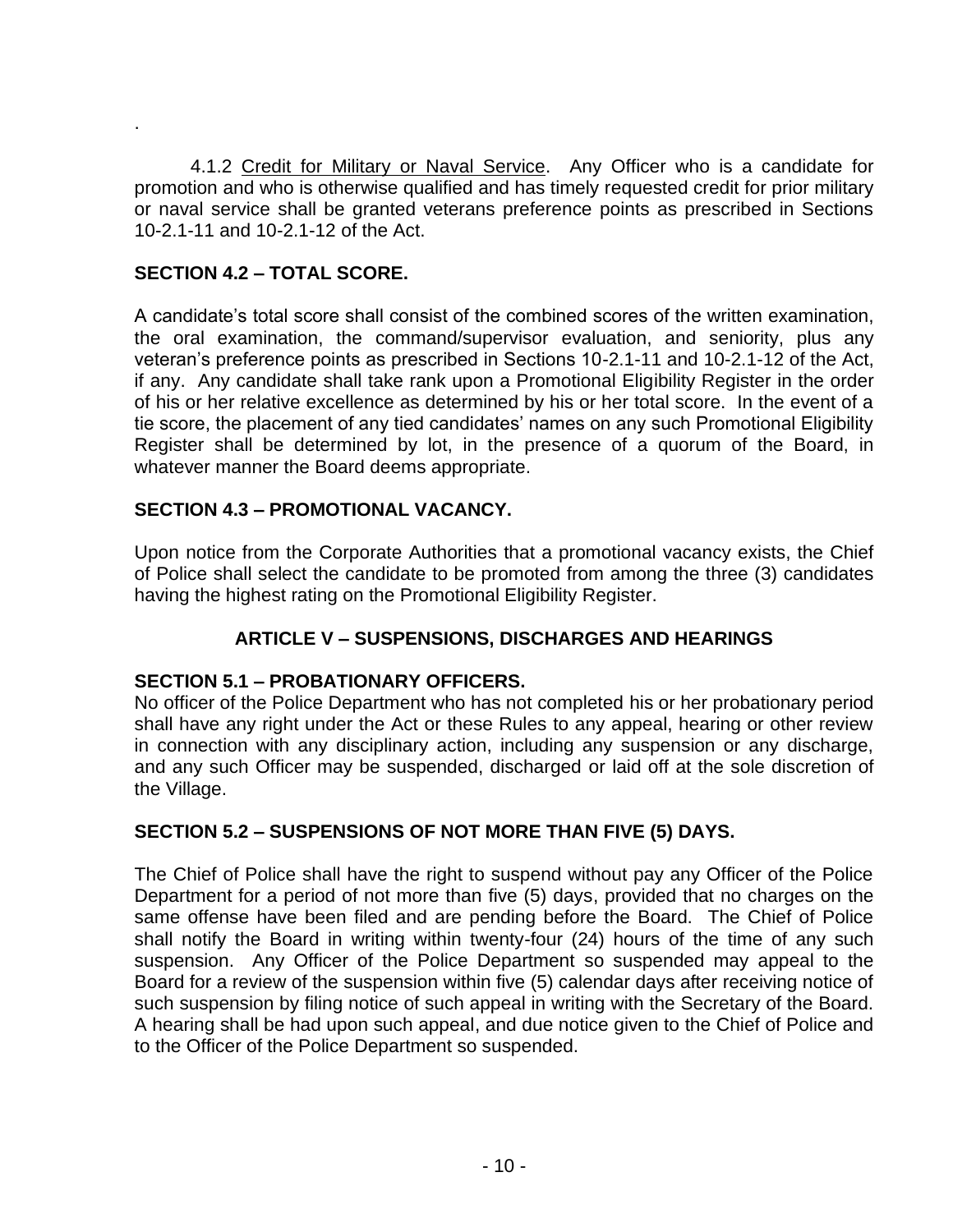#### **SECTION 5.3 – SUSPENSIONS OF MORE THAN FIVE (5) DAYS AND DISCHARGES.**

5.3.1 Cause. No Officer of the Police Department may be suspended for more than five (5) days (but not exceeding thirty (30) days) or be discharged except for cause, upon written charges, and after an opportunity to be heard by the Board in his or her own defense.

5.3.2 Written Charges. Any Officer of the Police Department who is subject to being suspended for more than five (5) days (but not exceeding thirty (30) days) or to being discharged shall be notified in writing of the specific charges pending against him or her. A written copy of such specific charges shall be filed with the Secretary of the Board

#### **SECTION 5.4 – PRE-HEARING PROCEDURES.**

5.4.1 Preliminary Hearing. Upon the filing of any such written charges with the Secretary of the Board, the Board shall have the right to hold a preliminary hearing to determine whether probable cause exists to hold a hearing on the written charges and/or whether any Officer of the Police Department against whom any such written charges are pending should be suspended without pay pending such hearing for any period not exceeding thirty (30) days. If any such preliminary hearing is to be held by the Board for any such purpose, the Secretary of the Board shall notify all parties of the purpose and of the date, time and place of any such preliminary hearing.

5.4.2 Notice. Upon the filing of written charges with the Secretary of the Board, the Board shall set a date, time and place for a hearing on such written charges, which such date shall be within thirty (30) days of the date that any such written charges were filed. The Secretary of the Board shall notify all parties of the date, time and place of the hearing on such written charges. If an order of suspension without pay pending a hearing is entered by the Board upon a preliminary hearing, all parties shall be served with a copy of the entry of any such order of suspension pending a hearing.

5.4.3 Continuances. The matter of granting or refusing to grant any continuance in connection with any hearing on any such written charges shall be within the discretion of the Board. No such continuance which extends beyond the thirty (30) day limit of the filing of written charges shall be granted unless any such continuance is at the request of the Officer of the Police Department against whom such written charges are pending or unless such Officer is a joint party to any request for a continuance and both such Officer and the Village waive any defect that may be caused by the delay. In the event an order of suspension pending a hearing has been entered by the Board and any Officer of the Police Department against who such written charges are pending requests a continuance, it shall be a condition of the granting of any such continuance that if any such Office is retained in his or her position as a result of the decision of the board upon hearing, then no compensation shall be paid to such member during the period of any such continuance.

5.4.4 Motions. Any motions in connection with or any objections to the form of sufficiency of any written charges shall be filed with the Secretary of the Board in writing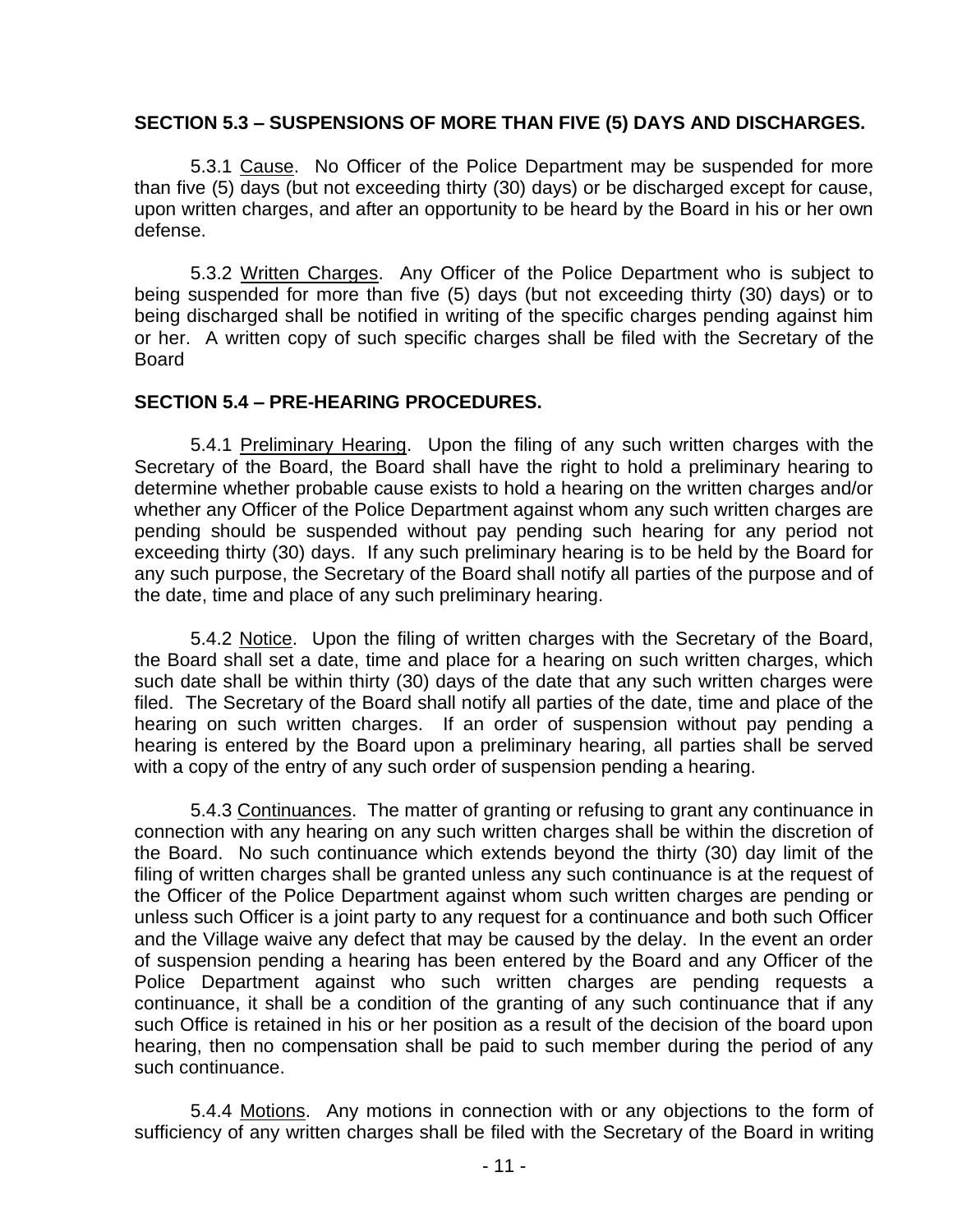at least three (3) calendar days prior to the date set for any such hearing on the written charges.

5.4.5 Subpoenas. Any party to a hearing may, at any time before any such hearing, make a written request for the Board to issue its subpoena to secure the attendance and testimony of any witness and the production of books, papers, records, accounts and other documents relevant to such hearing. Any such request for a subpoena shall contain the name and address of any witness to be subpoenaed, including, if applicable, the identity of any books, papers, records, accounts and other documents which such witness is to produce. Any subpoena issued by the Board under the provisions of the Act or these Rules shall be served in the same manner as a subpoena issued out of court. The cost of service and the fee, if any, of any witness shall be borne by the party at whose request the witness or documents are summoned. No subpoena shall be issued for any witness residing or documents located outside the State of Illinois.

## **SECTION 5.5 – APPEALS AND HEARINGS.**

5.5.1 Standard of Proof. The standard of proof prevailing in any appeal or hearing before the Board is a preponderance of the evidence even if any written charge before the Board involves conduct that is or may be criminal in nature.

5.5.2 Burden of Proof. Any Officer of the Police Department appealing any suspension of not more than five (5) days by the Chief of Police shall have the burden of proof to establish that any such suspension is not warranted or justified. When any written charges are filed with the Board, the Village shall have the burden of proof to establish that cause exists for the discipline sought to be imposed.

5.5.3 Representation. Both parties may be represented by an attorney. In addition, any Officer of the Police Department who is in a collective bargaining unit may elect to have such other or additional representation as may be provided or allowed by law or the applicable provisions of any collective bargaining agreement.

5.5.4 Administer Oaths and Affirmations. Each member of the Board shall have the power to administer oaths and affirmations. Any testimony given in connection with any appeal or hearing before the Board shall be under oath or affirmation.

5.5.5 Transcript of Proceedings. All proceedings in connection with any appeal or hearing before the Board by a court reporter to be employed by the Board. The transcript of any such proceedings will not be transcribed by the court reporter except in the event that either the Board or any party requests and pays for any such transcription.

5.5.6 Order of Proceedings. The party having the burden of proof shall first present relevant testimony or other evidence in support of such party's burden of proof. Thereafter, the other party shall present any relevant testimony or other evidence in support of such other party's position in the matter. Both parties shall have the right to cross-examine any witness of the other party.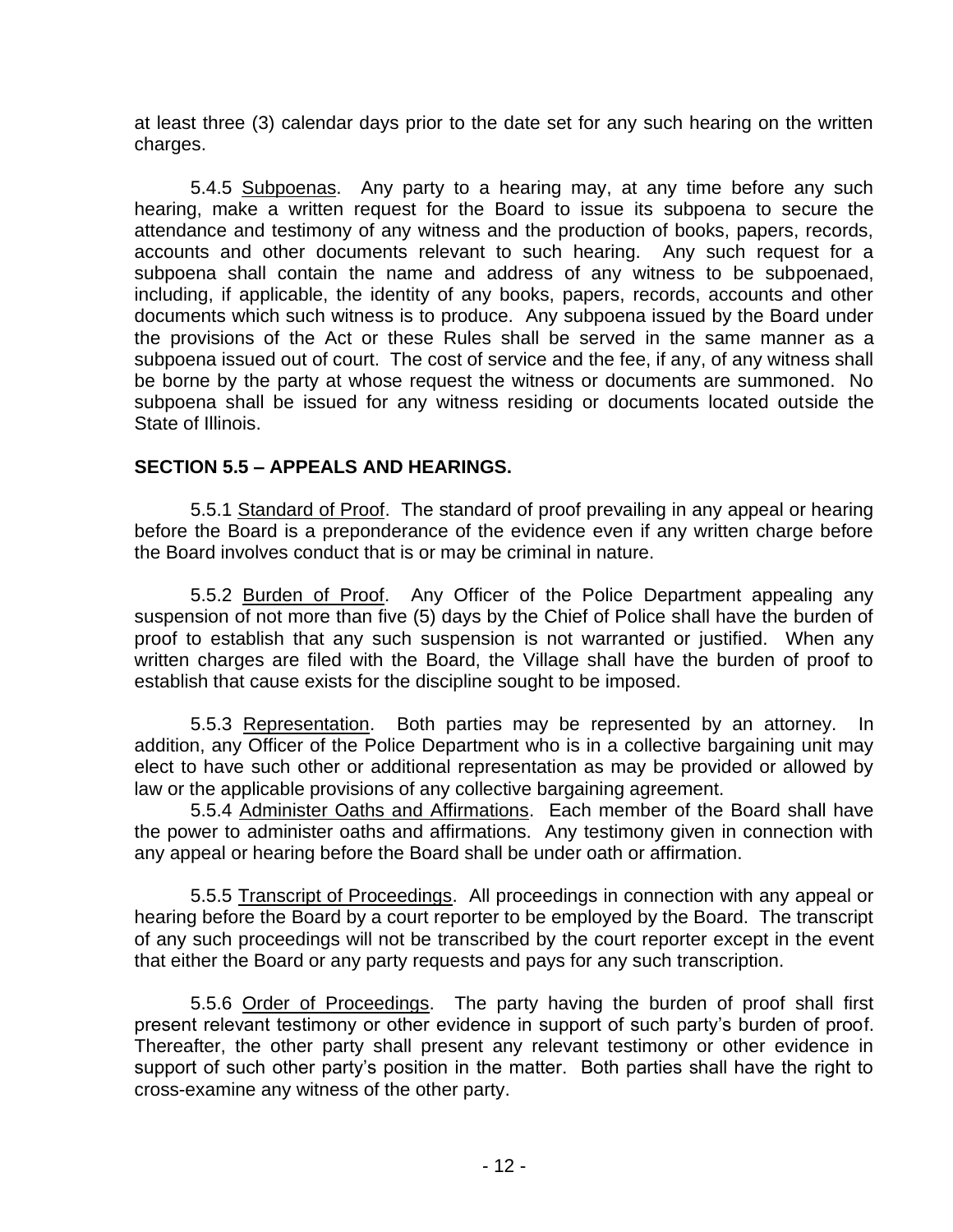5.5.7 Stipulations. Both parties may stipulate and agree in writing or on the record as to any testimony or any other fact. Any testimony or any fact so stipulated shall be considered as evidence in any such appeal or hearing proceeding before the Board.

## **SECTION 5.6 – DECISION, FINDINGS AND ORDER.**

5.6.1 Appeals of Suspensions of Not More Than Five (5) Days. Upon any appeal by any Officer of the Police Department of any suspension of not more than five (5) days by the Chief of Police, the Board may sustain the action of the Chief of Police, may reverse such action with instructions that such Officer so suspended receive his or her pay for the period involved, may suspend any such Officer for an additional period of not more than thirty (30) days or may discharge any such Officer.

5.6.2 Hearings Upon Written Charges. Upon any finding of guilty in connection with any hearing upon any written charges filed with the Secretary of the Board against any Officer of the Police Department, the Board may suspend any such Officer for any period no to exceed thirty (30) days without pay or may discharge such Officer.

5.6.3 Written Decision; Service. Any such decision of the Board shall be reduced to writing and include specific findings of fact. Any such written decision shall be served upon both parties and each of their attorneys, if any.

5.6.4 Discharges; Effective Date. In the event any decision of the Board involves an order of discharge, such order of discharge shall become effective forthwith.

5.6.5 No Rehearing, Etc. No rehearing, reconsideration, modification, vacation or alteration of any decision of the Board in connection with any appeal or hearing upon written charges is permitted under the Act or these Rules. However, the Board reserves the right to issue an amended decision for the purpose of modifying any such decision to correct any glaring clerical error.

## **SECTION 5.7 – FORMS AND MANNER OF FILINGS AND SERVICE.**

5.7.1 Filing of Papers. All papers filed in any proceeding involving g any appeal or hearing before the Board shall be typewritten or printed and shall be on one side of the paper only. Typewritten or printed lines shall be double-spaced, except that long quotations may be single spaced and indented. All papers shall be not larger than 8  $\frac{1}{2}$ " by 11", with inside margins of not less than 1 inch. The original of any such papers filed shall be signed in ink by the party filing such paper or by an officer, agent or attorney thereof, with a copy thereof provided the other party and any attorney thereof. If papers are filed by an attorney for such party, such papers shall include the name, address, telephone and telefax numbers of any such attorney.

5.7.2 Service on Parties. Except as otherwise specifically provided in these Rules, all papers required by these Rules to be served upon any party shall be delivered personally to such party or mailed by first-class mail in an envelope properly addressed with postage prepaid to such party at the last known address of any such party. Proof of service of any paper may be made by the certification of any person delivering the same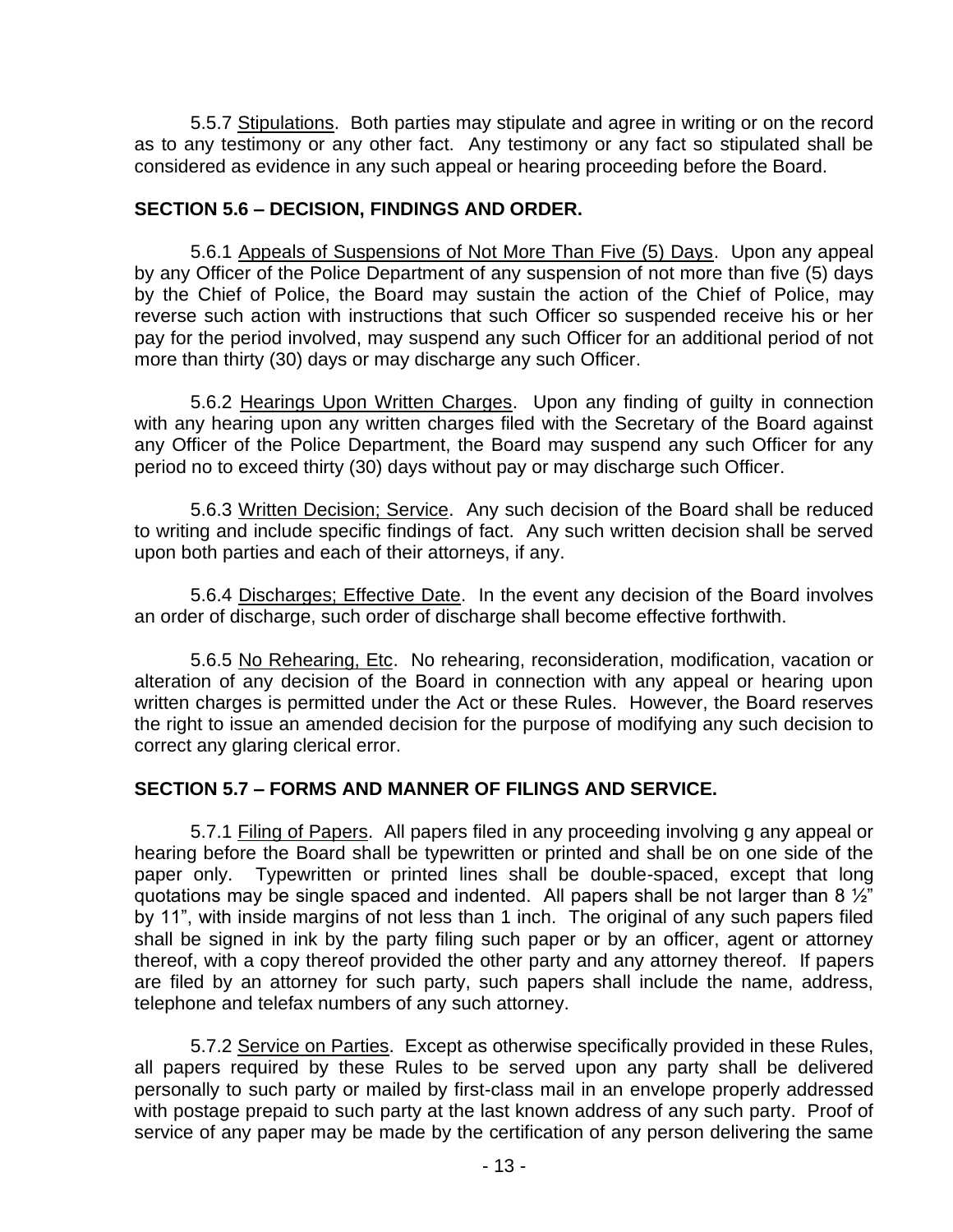to the designated party personally or mailing the same in the manner required by this Section.

5.7.3 Service on Board. All papers may be filed with the Board by delivering them personally to the Secretary of the Board or by mailing them to the Secretary of the Board by first-class mail in an envelope properly addressed with postage prepaid. For the purpose of these Rules, the filing date of any paper shall be the date it was received in the office of the Secretary of the Board, in the event such papers are delivered personally or by messenger. In the event a paper is sent by mail as required by this Section, then the filing date shall be the date which is postmarked on the envelope of such papers.

## **ARTICLE VI – GENERAL**

## **SECTION 6.1 – OTHER POWERS.**

The Board shall have such other powers and duties as may, from time to time, be provided by the Act, by any other laws of the State of Illinois or by any Supplementing and Amending Authority.

## **SECTION 6.2 – CONFLICTS.**

Any Article, Section and/or Subsection of these Rules for the operation of the Board that is in conflict with the Act, including as supplemented and amended by any Supplementing and Amending Authority, as now or hereafter be enacted, shall be null and void.